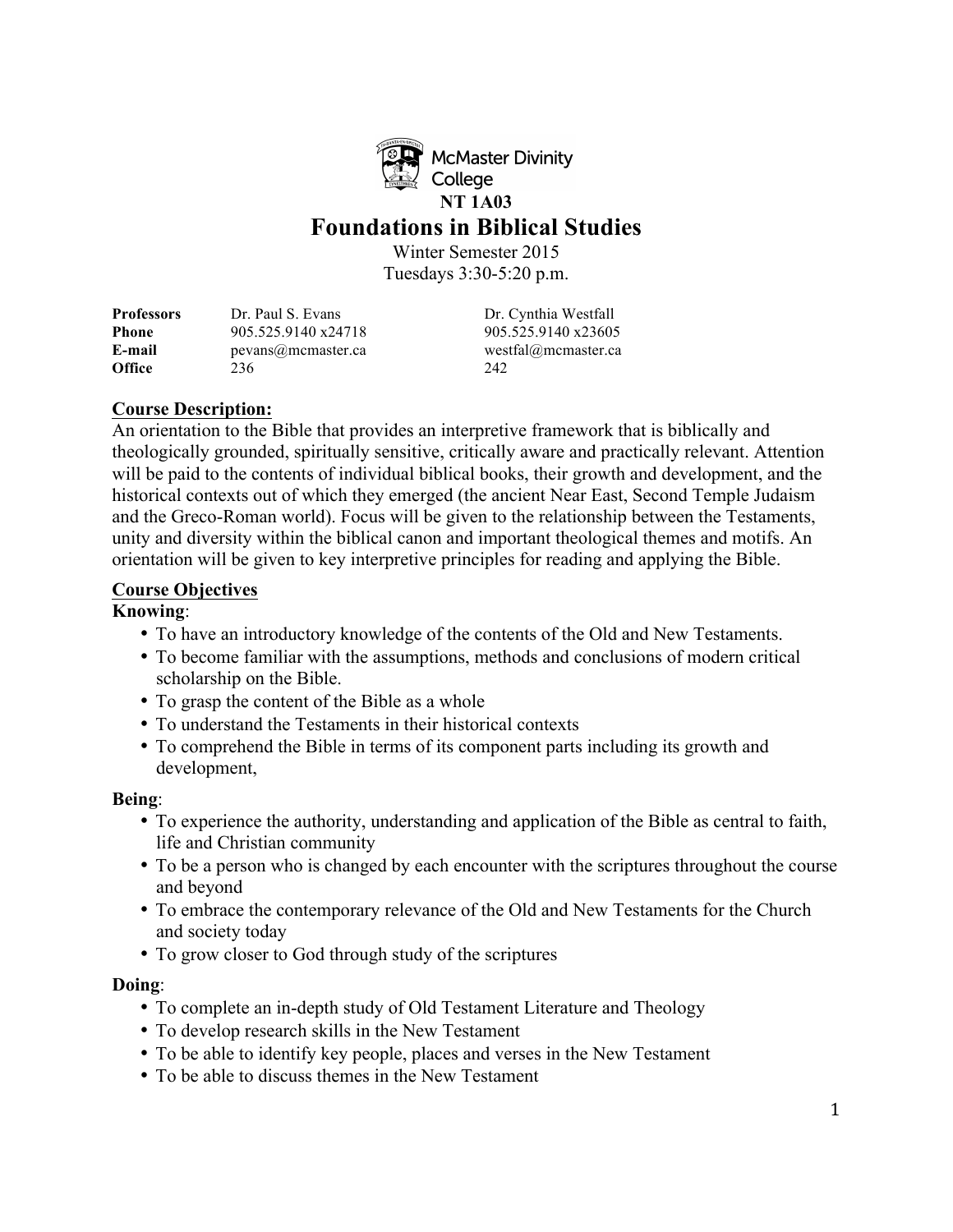## **Required Textbooks for the Entire Year**

- Longman, Tremper and R. B. Dillard. *An Introduction to the Old Testament* (2nd ed.). Grand Rapids: Zondervan, 2006.
- Provan, Iain, V. Philips Long, and Tremper Longman. *A Biblical History of Israel*. Louisville: Westminster/John Knox, 2003.
- deSilva, David A. *An Introduction to the New Testament: Contexts, Methods & Ministry Formation.* Downers Grove, IL: InterVarsity, 2004.
- A Bible in a modern critical translation (e.g., NRSV, TNIV, NIV, CEB, NLT, NASB). For the Old Testament, *The Tanakh:* The New JPS Translation According to the Traditional Hebrew Text (Philadelphia: Jewish Publication Society, 1985) is recommended.
- Readings posted on the web, emailed or handed out in class

## **Textbook Purchase:**

All required textbooks for this class are available from the College's book service, READ On Bookstore, Room 145, McMaster Divinity College. Texts may be purchased on the first day of class. For advance purchase, you may contact READ On Bookstores, 304 The East Mall, Suite 100, Etobicoke, ON, M9C 5K1: phone 416.620.2934; fax 416.622.2308; e-mail: books@readon.ca. Other book services may also carry the texts.

## **Course Evaluation: The assignments and their weights are as follows:**

**1. 30% Literature and Theology of the Old Testament Paper.** Due midnight Feb 6. Email pdf file.

- Follow the MDC Style Guide http://www.mcmasterdivinity.ca/MDCStyleGuide, rev. June 5, 2014
	- o Eg. double-spaced, 12 pt Roman font throughout entire paper. However, footnotes must be single spaced and 10 pt Roman font.
- $\cdot$  15 pg. minimum
- See 'Paper Evaluation' section below

After reading Longman-Dillard (2006) and the entire Old Testament, students will write a theological thematic paper on the Old Testament interacting with both Longman-Dillard, material covered in the classroom and at least **5** other secondary sources. By way of **supplement** to these 5 sources, a student may use a **maximum of 2** internet resources. Students are responsible for the quality of these internet resources. These secondary sources do not include primary sources (the Bible, Josephus, Qumran). Each source listed must be drawn on in the paper and evidenced in the footnotes etc.

The theological theme(s) covered in the paper must interact with each of the major sections of the Old Testament (Torah, the Prophets and the Writings) and show awareness of the diversity exhibited in the Old Testament while also pointing out continuity and unity in this theology. The closing section of the paper (2 pages) must identify preliminary links between this Old Testament theology and the theology of the New Testament and through this the impact on the church today. Your paper must include a statement on the title page stating the percentage of Longman-Dillard read prior to the completion of the paper.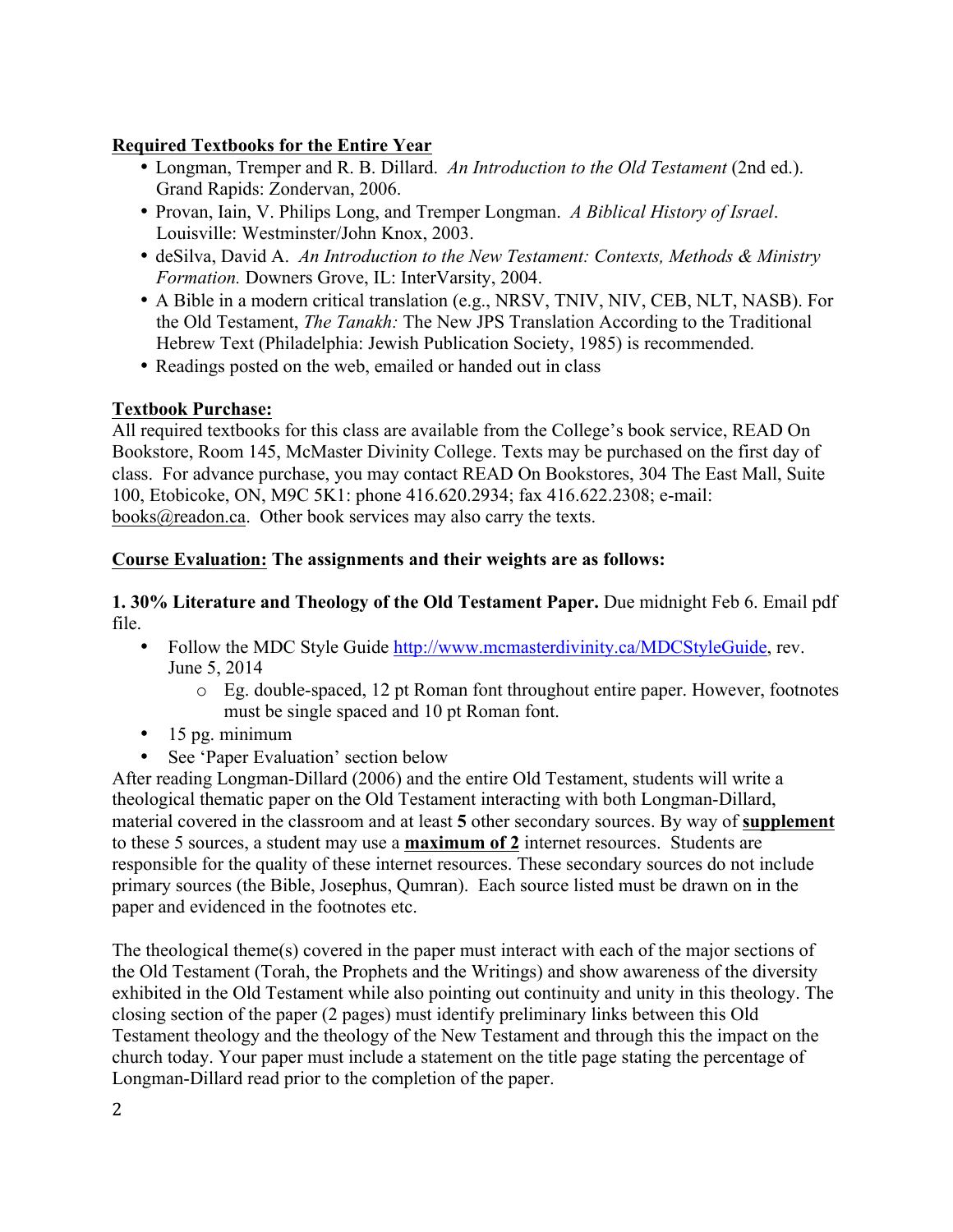**2. 30% New Testament Research Paper**—Due midnight Friday March 13. Email pdf file.

- Follow the MDC Style Guide http://www.mcmasterdivinity.ca/MDCStyleGuide, rev. June 5, 2014
	- o Eg. double-spaced, 12 pt Roman font throughout entire paper. However, footnotes must be single spaced and 10 pt Roman font.
- 15 pg minimum
- See "Paper Evaluation" below

Each student will write a research paper on the Gospels, Acts, Paul, the General Epistles, the Johannine Literature or related New Testament topics. The paper must contain a bibliography consisting of *at least* **12 items** of varied secondary sources (commentaries, theological dictionaries, specialized books and *at least 2 articles from refereed journals*). By way of **supplement** to these 12 sources, a student may use a **maximum of 2** internet resources. Students are responsible for the quality of these internet resources. These secondary sources do not include primary sources (the Bible, Josephus, Qumran). Each source listed must be drawn on in the paper and evidenced in the footnotes etc. Text books do not count toward the 12 sources.

Choose a topic from the list below or in consultation with the professor :

Parables and Preaching of Jesus Meaning of the Kingdom of God in the Gospels Messiah Jesus as Teacher Jesus' Ethics Jesus and the Law Josephus, the Jewish historian & NT Interpretation Formation of the NT Canon Pseudonymity and the NT Writings Synoptic Problem and Source Criticism Textual Criticism New Perspective on Paul The Formation and Care of Congregations in Acts or Paul The Delay of the Parousia in Paul or the General Epistles Typology & Symbolism Structure of an NT book Exegesis of an NT passage

• TOPICS MUST BE APPROVED BY PROFESSOR WESTFALL by Feb 10

#### **3. 30%. Final Exam. Date April 7 at class time (During exam week)**

The main purpose of the final examination is to help students master basic knowledge of the Bible and its historical context, identify major themes, and assimilate material from the course.

The final exam will consist of people, places, key passages (see attached lists), and 4 essays. Each student will list the books of the New Testament as well.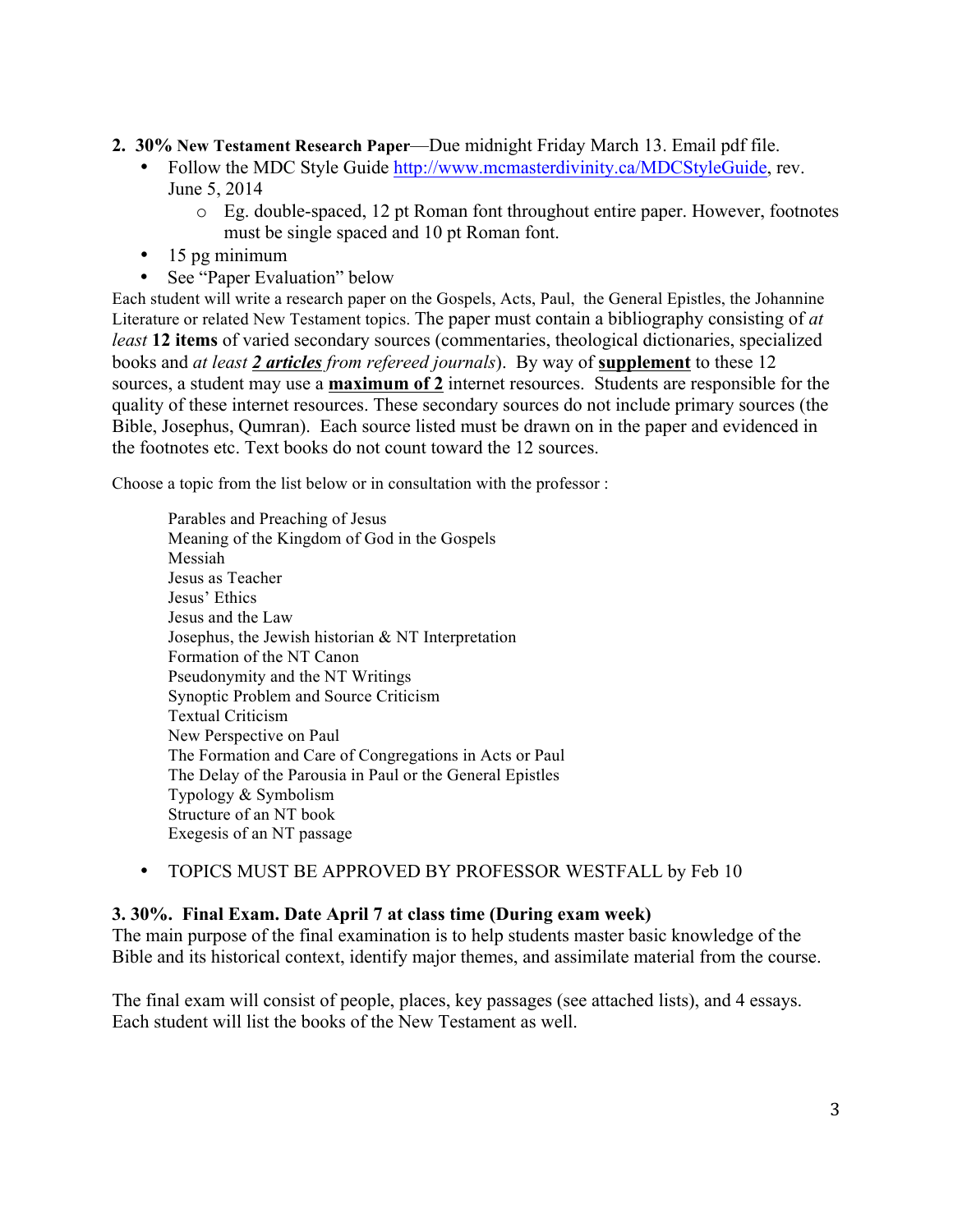## **4. 10% Reading the OT Writings, the New Testament, Textbooks and Other Assigned Readings**

Each student is to read the entire New Testament during this semester in order to get a sense of both its content and flow. On the date of the final exam, each student will submit a reading report on the final exam, stating the combined percentage of the reading completed on time.

#### **Grading Summary**

- **1. 30%** Literature and Theology of the Old Testament Paper
- **2. 30%** New Testament Research Paper
- **3. 30%** Final Exam.
- **4. 10%** Reading

#### **Policy concerning late papers**

Extensions for papers will not be given except in very exceptional circumstances. (serious illness, family crises, etc.). Busy-ness, computer problems etc. are not legitimate reasons to grant extensions and in the interests of fairness any request for extensions will take into account the entire class. Late assignments will be docked at the rate of 1% per day for the first 7 days (including weekends) and 4% per day after that. All assignments must be received by the last day of class in order to avoid a failing grade in the class.

## **Attendance & Participation**

## **Classroom Behaviour**

- Students are expected to be on time to class or ready to give an explanation for their tardiness to the professor.
- Students are also expected to stay for the entire class session, unless arranged in advance with the professor.
- More than 2 absences may result in a reduction of the final grade, more than 4 absences may result in failure
- Students are not to carry on off-topic conversations in class.
- Students are not to access e-mail, send or receive text messages, surf the net, etc., while class is in session
- All student participation in way of comments or questions must be done without disrespect or ridicule
- Students may eat or drink in class if they do not distract others and they clean up their desks.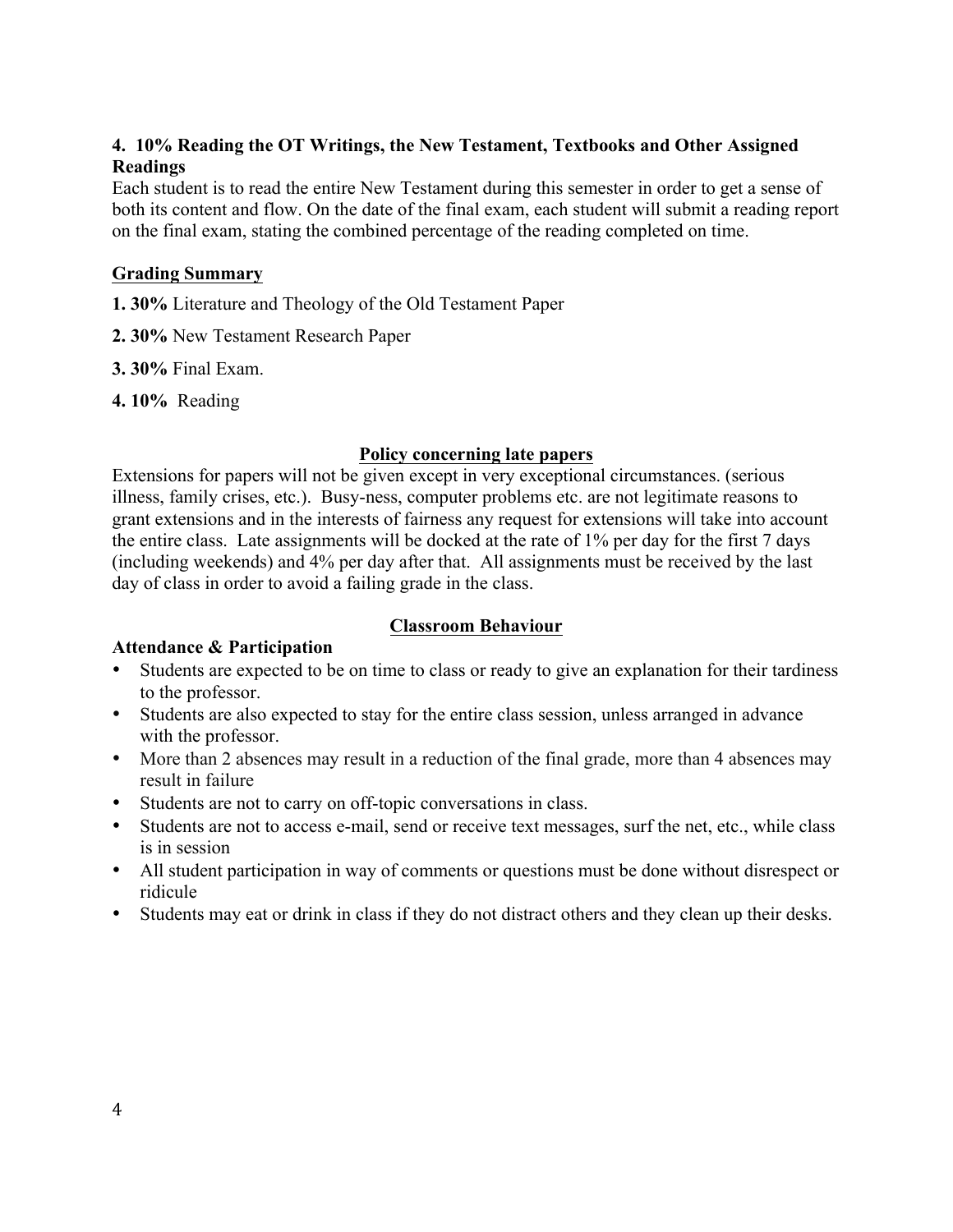#### **MDC Policies**

#### **Academic Honesty**

Academic dishonesty is a serious offence that may take any number of forms, including plagiarism, the submission of work that is not one's own or for which previous credit has been obtained, and/or unauthorized collaboration with other students. Academic dishonesty can result in severe consequences, e.g., failure of the assignment, failure of the course, a notation on one's academic transcript, and/or suspension or expulsion from the College.

Students are responsible for understanding what constitutes academic dishonesty. Please refer to the Divinity College Statement on Academic Honesty  $\sim$ 

http://www.mcmasterdivinity.ca/programs/rules-regulations

#### **Gender Inclusive Language**

McMaster Divinity College uses inclusive language for human beings in worship services, student written materials, and all of its publications. In reference to biblical texts, the integrity of the original expressions and the names of God should be respected. The NRSV and TNIV are examples of the use of inclusive language for human beings. It is expected that inclusive language will be used in chapel services and all MDC assignments.

#### **Style**

All stylistic considerations (including but not limited to questions of formatting, footnotes, and bibliographic references) must conform to the McMaster Divinity College Style Guidelines for Essays and Theses

http://www.mcmasterdivinity.ca/sites/default/files/documents/MDCStyleGuide.pdf Failure to observe appropriate form will result in grade reductions.

## **Disclaimer**

This syllabus is the property of the instructor and is prepared with currently available information. The instructor reserves the right to make changes and revisions up to and including the first day of class.

#### **Office Hours**

Westfall Office Hours Mondays 3:00-5:00 Tuesdays  $1:30-3:00 +$  availability after class Wednesday 1:00-2:30 Other times by appointment Evans Office Hours TBA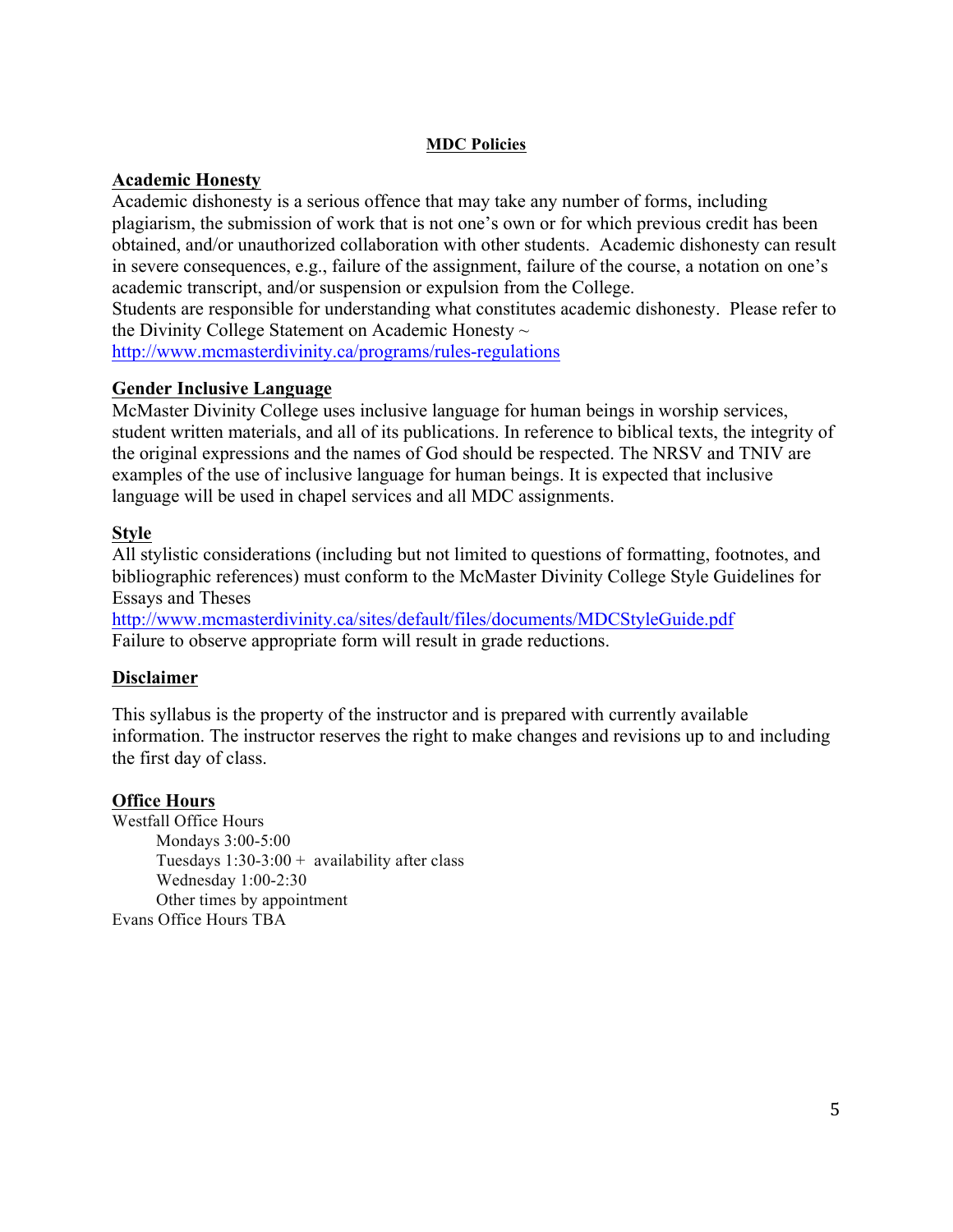# **NT1A03 Daily Schedule**

| <b>DATE</b> | <b>CLASS SESSION/Assignment</b>                                                                                 | Reading                              | <b>Bible Reading</b>                                                          |
|-------------|-----------------------------------------------------------------------------------------------------------------|--------------------------------------|-------------------------------------------------------------------------------|
| Jan 6       | Introduction to course, OT Literature: The<br><b>Latter Prophets</b>                                            | Longman-Dillard<br>chs. 20-21, 23    |                                                                               |
| Jan 13      | OT Literature: The Latter Prophets                                                                              |                                      |                                                                               |
| Jan 20      | OT Literature: The Writings                                                                                     | Longman-Dillard<br>chs 15-19, 22     |                                                                               |
| Jan 27      | OT Literature: The Writings                                                                                     | Longman-Dillard<br>chs 19, 12-14, 24 |                                                                               |
| Feb 3       | Synoptic Issues, Mark & Matthew<br>Literature and Theology of the OT Paper<br>Due Friday midnight Feb 6         | DeSilva chs 5-6                      | Mark, Matthew                                                                 |
| Feb 10      | Narrative, Luke-Acts<br><b>Submit NT Research Topic to Westfall</b><br>for approval                             | DeSilva chs 7-8                      | Luke, Acts                                                                    |
| Feb 17      | Reading Week                                                                                                    |                                      |                                                                               |
| Feb 24      | The Pauline mission begins<br>Genre of letter/epistle<br>Introduction to Paul<br>Issues emerge                  | DeSilva chs 11-13                    | Bring examples of letters to<br>class<br>Galatians vs. James<br>$1 & 2$ Thess |
| Mar 3       | Pauline controversy<br>Issues clarified<br>The New Perspective on Paul                                          | DeSilva chs 14-15                    | 1 & 2 Corinthians<br>Romans                                                   |
| Mar 10      | The Pauline mission operated from prison<br><b>New Testament Research paper</b><br>Due Friday midnight March 13 | DeSilva chs 16-18                    | Philippians<br>Colossians & Ephesians<br>Philemon                             |
| Mar 18      | The torch passes from Paul                                                                                      | DeSilva ch 19                        | 1& 2 Timothy & Titus                                                          |
| Mar 24      | The early church in crisis                                                                                      | DeSilva chs 20-23                    | Hebrews. James<br>1 & 2 Peter & Jude                                          |
| Mar 31      | Ultimate Perspectives on early church<br>problems: Johannine Literature                                         | DeSilva 9-10 & 24                    | John, 1,2,3 John, Revelation                                                  |
| Ap 7        | <b>Final Examination</b><br>Submit reading report on the final exam                                             |                                      |                                                                               |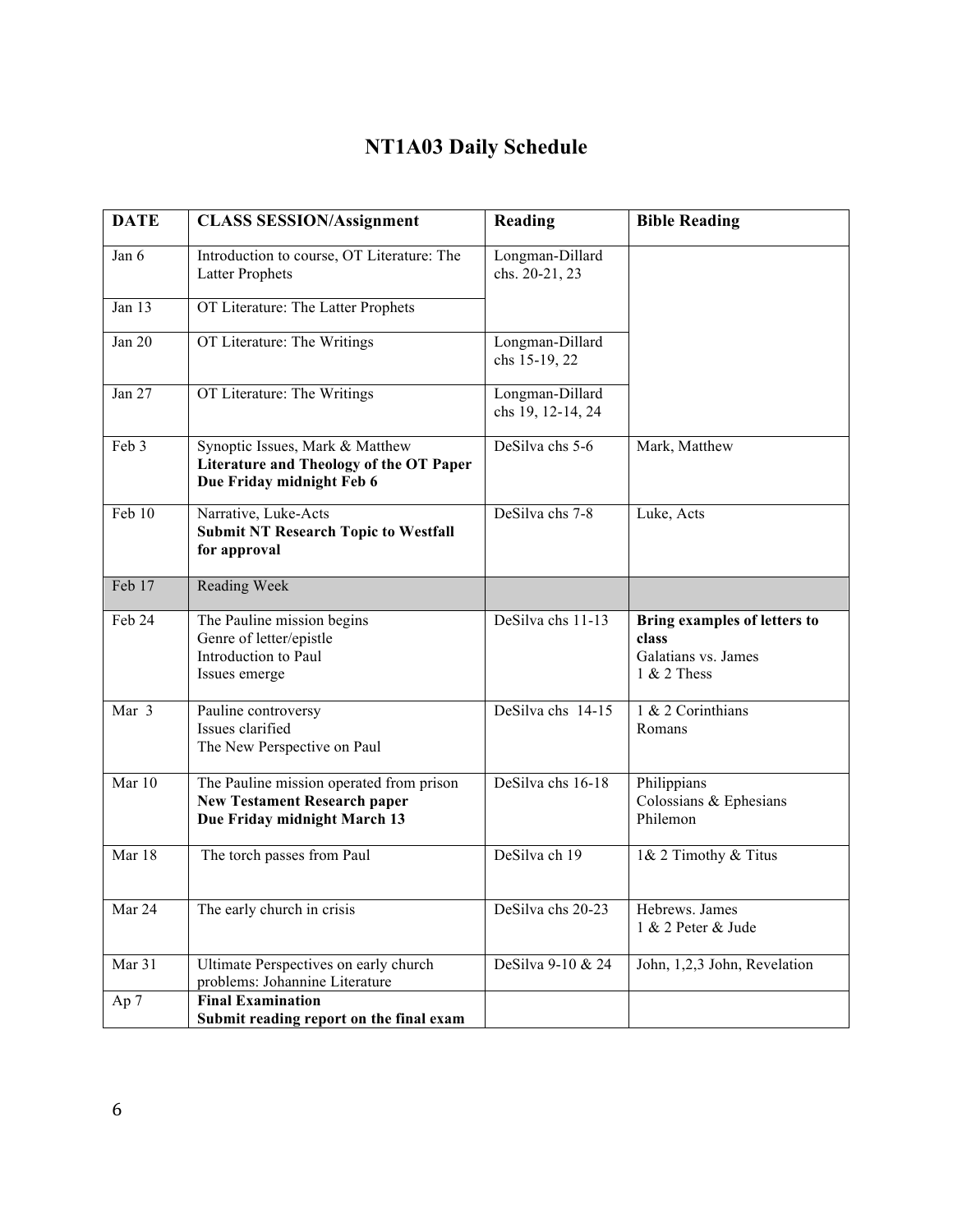#### **Paper Evaluation**

Name: \_\_\_\_\_\_\_\_\_\_\_\_\_\_\_\_\_\_\_\_\_\_\_\_\_\_\_\_ Topic: \_\_\_\_\_\_\_\_\_\_\_\_\_\_\_\_\_\_\_\_\_\_\_

**I.** The next items are rated according to this scale:  $1 = \text{inadequate}$ ;  $2 = \text{adequate}$ ;  $3 = \text{good}$ ;  $4 = \text{very good}$ ;  $5 = \text{superior}$ .

| Bibliographic consciousness                    |   |                             | 3 4            |                |        |
|------------------------------------------------|---|-----------------------------|----------------|----------------|--------|
| Range and Use of Sources                       |   | $\mathcal{D}_{\mathcal{L}}$ | $3\quad 4$     |                | $\sim$ |
| Clarity in Defining Issues                     |   | 2                           | $\overline{3}$ | $\overline{4}$ | - 5    |
| Strength of Argument                           |   | $\mathcal{D}_{\mathcal{L}}$ | $\overline{3}$ | $\overline{4}$ | -5     |
| Awareness of Exegetical Issues                 |   | $\mathcal{D}_{\mathcal{L}}$ | $\mathcal{E}$  | 4 5            |        |
| Accuracy of Data and Assertions                |   | $\overline{2}$              | $\overline{3}$ | 4 5            |        |
| Analysis /Critical Thinking                    |   |                             | $3\quad 4$     |                |        |
| Introduction (Thesis Statement /Clear Issue) 1 |   | 2                           | $\overline{3}$ | $\overline{4}$ | - 5    |
| Development of Thesis (focus)                  | 1 | $\mathcal{L}$               | $\overline{3}$ | 4              | - 5    |
| Literary Style (awkward, wordy, repetitive) 1  |   | 2                           | -3             | $\overline{4}$ | -5     |
| Organization/coherence of ideas                |   | $\mathcal{D}$               | $\mathcal{R}$  | $\overline{4}$ | -5     |
| Grammar/Spelling                               |   |                             | $\overline{3}$ | $\overline{4}$ |        |
| Neatness/Presentation                          |   |                             |                |                |        |
|                                                |   |                             |                |                |        |

§ Note: this is a simple evaluation tool to assist in paper assessment. The categories are not weighted equally, and thus are not added together or averaged to calculate your grade.

#### **II. The following need attention if so indicated**

| $\Box$ Use inclusive language                 | $\Box$ The paper  |
|-----------------------------------------------|-------------------|
| $\Box$ Write a unified essay                  | $\Box$ Edit your  |
| $\Box$ Line spacing, Font size, Margins, Page | $\Box$ The paper  |
| numbers etc. need attention                   |                   |
| $\Box$ Cite primary resources correctly/      | $\Box$ Cite secon |
| consistently (e.g., Gen 1:26; Genesis 1; etc) | consistently      |

**III.** Comments

- paper is too long/too short
- vour paper more thoroughly
- paper needs balance

secondary resources correctly/